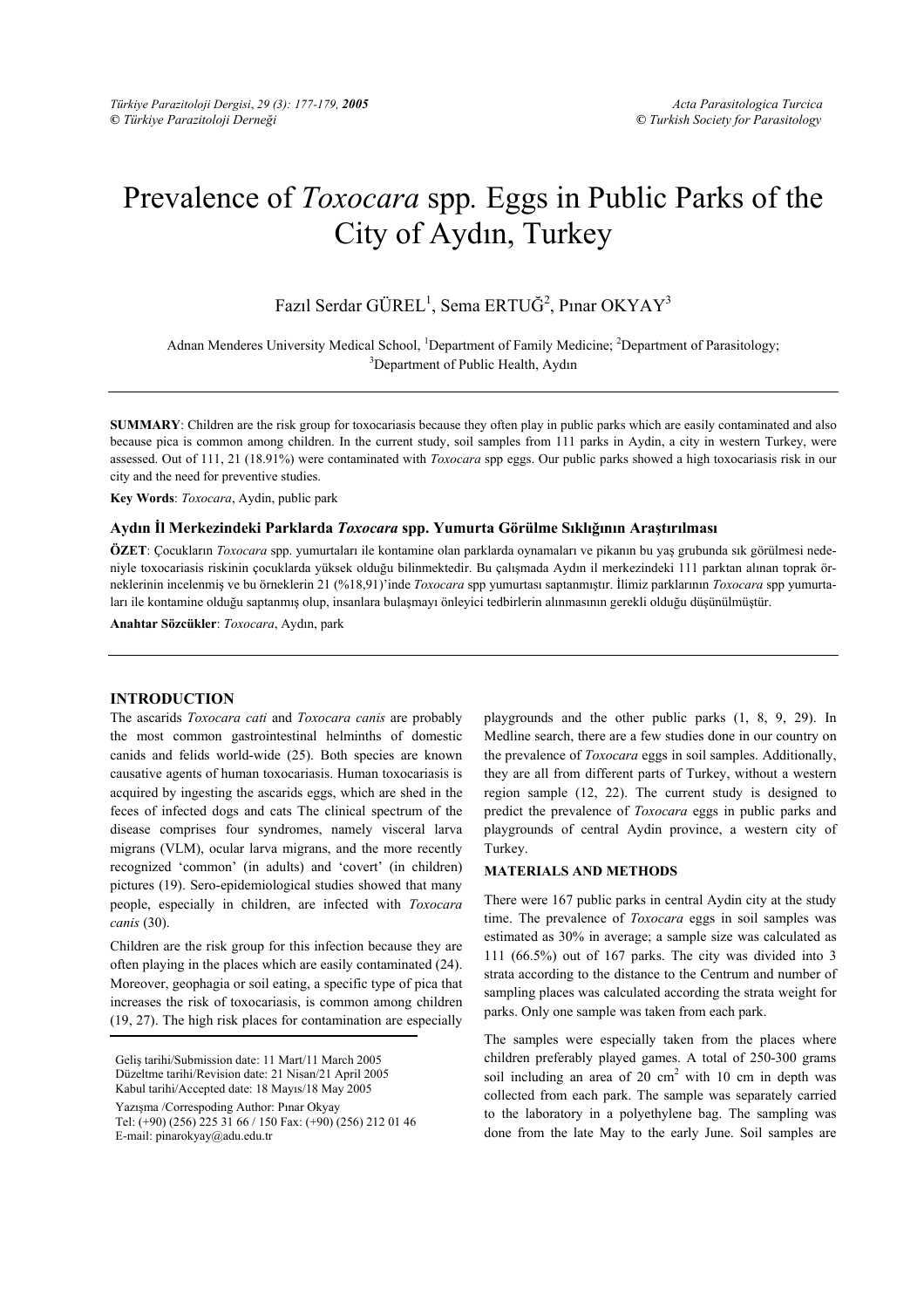examined by the method proposed by Dunsmore *et al*. (7). All samples taken from 111 parks were examined.

#### **RESULTS**

Twenty-one (18.91%) of the samples were found to be contaminated with *Toxocara* eggs. All of them were embriyonated eggs.

## **DISCUSSION**

It is common to see cats and dogs in public parks in many of city centers in Turkey. Additionally, there is an increase in the number of cats and dogs in recent years. This increase possibly depends on increasing number of pet owners and the number of stray animals. All these animals defecate in public parks as well as the other places. Many studies show that egg prevalence of protozoa and helminth which can cause disease in human significantly increases in soil samples (19). The risk of contamination from soil is more than being in direct contact with cats or dogs. This is because eggs need a period of time to be incubated in soil to be infective (24). Although all population using parks is prone to contamination, children who are the real players of the parks are under more risk than the adults. Additionally, the prevalence of pica in children is increasing the risk of contamination even more (27). In our study, we found 21 out of 111 soil samples taken from the parks in Aydin were contaminated. The prevalence of *Toxocara* egg was 18.91%. The results of *Toxocara* egg prevalence in soil samples in various places were given in Table 1. It is seen that a range of the results is quiet wide from 1.2% to 87, 1%. It is not possible to make an accurate comparison between the results of all these studies.

Differences between the temperatures, soil types, raining properties and the study methods are barriers for an accurate comparison. The changes in population of cats and dogs are also effective on results as well as these factors. In our study soil samples are collected at the end of rainy days, in late May and early June. In this period there are a large number of child dogs and cats around. They carry *Toxocara* eggs with a higher prevalence than their parents. Children also play often in public parks in this season. There are a few studies about *Toxocara* prevalence in our country. One of was performed in Ankara province, a city from central Anatolia and 30, 6 % of soil samples was found to be contaminated by *Toxocara* eggs (22). Another research in Konya province, also from central Anatolia, soil contamination prevalence was found to be 4.2% (12). The Konya study was a follow-up study for 12 months, the *Toxocara* eggs were found in July and February in the samples of the same park. The sampling time was not given in Ankara study. It is reported that the number off eggs recovered decrease following fence construction around sandpits (1). Public parks included in our study were not surrounded by hence. These parks are more prone to contamination because cats and dogs can freely survive in them.

| <b>City or Region/</b><br>Country                 | Prevalence<br>(%) | <b>Sample</b><br>(n) | <b>References</b>                       |
|---------------------------------------------------|-------------------|----------------------|-----------------------------------------|
| <b>Aydin / Turkey</b>                             | 18, 9             | 111                  | Current study,<br>2002                  |
| Marche / Italy                                    | 34.0              | 24                   | Habluetzel et al.,<br>2003 (14)         |
| Murcia / Spain                                    | 1, 2              | 644                  | Ruiz de Ybanez<br>MR et al 2001<br>(28) |
| Resistencia /<br>Argentina                        | 1, 3              | 475                  | Alonso JM et al.<br>2001(3)             |
| Ankara/<br>Turkey                                 | 30, 6             | 170                  | Öge and Öge,<br>2000 (22)               |
| Konya / Turkey                                    | 4, 2              | 48                   | Güçlü and<br>Aydenizöz, 1998<br>(12)    |
| Havana / Cuba                                     | 42.2              | 45                   | Dumenigo B et<br>al., 1995 (6)          |
| Basrah / Iraq                                     | 12, 2             | 180                  | Mahdi and Ali,<br>1993 (20)             |
| Dublin /<br><b>Ireland</b>                        | 5.6               | 53                   | Holland et al,<br>1991(15)              |
| London / UK                                       | 6, 3              | 521                  | Gillespie et al.,<br>1991 (10)          |
| Hannover /<br>Germany                             | 30.8              | 208                  | Horn, 1990 (16)                         |
| Amman, Ibrid,<br>Jerash, Zarga /<br><b>Jordan</b> | 15,5              | 226                  | Abo-Shehada,<br>1989(2)                 |
| Michigan / USA                                    | 19,0              | 114                  | Ludlam and Platt,<br>1989 (18)          |
| Illinois/ USA                                     | 16, 3             | 135                  | Paul et al., 1988<br>(26)               |
| Halifax/<br>Canada                                | 2.3               | 567                  | Gualazzi et al,<br>1986 (11)            |
| Frankfurt /<br>Germany                            | 87.1              | 31                   | Düwel, 1984 (8)                         |
| Kansas / USA                                      | 20, 6             | 282                  | Dada and<br>Lindquist, 1979<br>(5)      |

**Table 1.** *Toxocara* egg prevalence from the lowest to the highest in soil samples in various places

There are a few studies about VLM prevalence in human in our country. In a study on VLM seroprevalence in 186 students aged 5-16.60 (32.3%) of them found to be seropositive with IgG antibodies (23). In another study, 33.8 % of 177 children, ages between 1-10 years, found to be seropositive (4). The prevalence was 51.35% with 19 of 37 children (5-12 years of age) having chronic abdominal pain (13). In the western part of Turkey, the *Toxocara* prevalence found to be 44.28 % in patients having hepatomegaly (17). All these studies show that *toxocariasis* is an important health problem in Turkey. Düwel *et al.* showed that after artificial contamination of 100 *Toxocara* eggs, only 55-60 of them were observed in 7 distinct observations (8). Depending on this finding it can be suggested that microscopic observations can